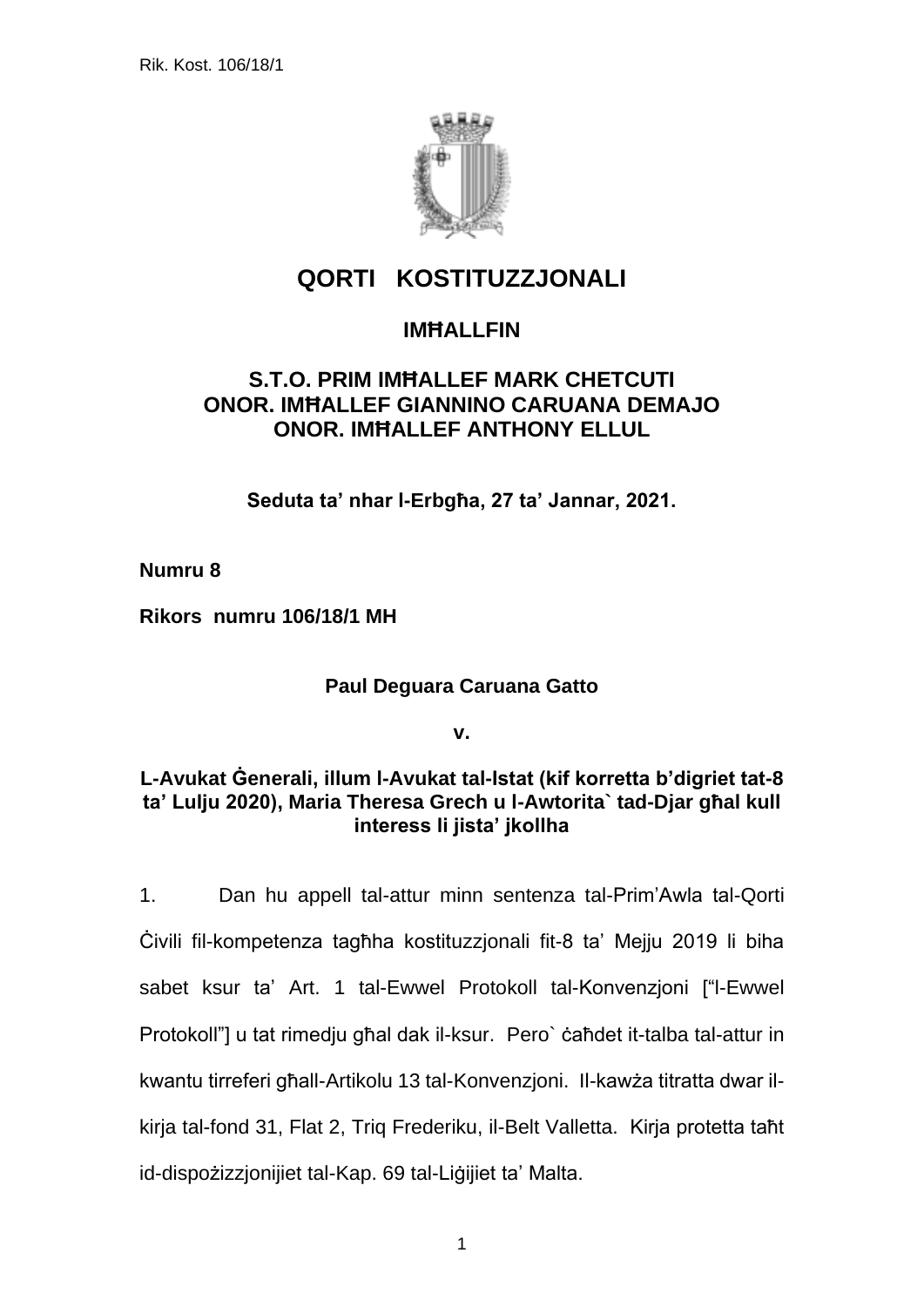2. Il-fatti li wasslu għal din il-kawża ġew imfissra hekk fis-sentenza appellata:

> *"Dan ir-rikors Kostituzzjonali jittratta primarjament dwar propjeta' imsemmija fir- rikors promotur fejn originalment l-istess propjeta' dak iż-żmien ta' Maria*

> *"Theresa Caruana Gatto kienet ġiet rekwizzjonata mill-Awtorita' tad-Djar fuq talba ta' ċertu Joseph Camilleri. Sussegwetement ġara illi l-Awtorita' anke bagħtet ittra lil istess sid imsemmija fejn l-istess ġiet infurmata li ma kienx hemm oġġezzjoni da parti ta' l-istess Awtorita' għal użu tal-fond mill-istess sid. Aktar tard l-Awtorita' ħarget anke derequisition order fuq il-fond mertu ta' dawn il- proċeduri.*

> *"Ġara ukoll li l-fond wara li kien mikri lil parenti ta' l-inkwilina tal-lum, għada għandha bil kunsens tas-sid dan bil-kera kif hekk maqbula bejniethom. Għalhekk l-istess inkwilna jew ommha qabilha kienu jħallsu debitament il-kera lil istess imsemmija Caruana Gatto awttriċi fit-titlu tar-rikorrenti presenti.*

> *"Il-pern tal-kawza odjerna huwa l-ilment dwar ir-requistion order ukoll għax l- istess omm ir-rikorrenti tat minn jedda l-propjeta' b'kera, b'dan pero lil llum ir-rikorrenti werriet ta' l-istess propjeta' jilmenta mill Ligijiet tal-kera, senjamtement il-Kap 69 tal-Liġijiet ta' Malta li jagħti protezzjoni lil kerrej u l- membri tal-familja li joqgħodu miegħu firrigward tat-tul tal-kirja, waħda indefinittiva f'dak l-aspett, ukoll għal kontroll lil liġi timponi fir-rigward tal- ammont ta' kera li tista tiġi awmentata fid-dawl ta' dak li realment huwa l-valur lokatizzju ta' propjeta' simili llum"*.

3. F'din il-kawża l-attur talab lill-Prim'Awla sabiex:-

*i. "Tiddikjara illi fid-dawl tal-premess ġew u għadhom qed jiġu mittiefsa d- drittijiet fondamentali tal-esponenti kif sanċiti fl-Artikolu 1 Protokol 1 u fl- Artikolu 13 tal-Konvenzjoni Ewropeja Dwar id-Drittijet Fondamentali tal- Bniedem (Kap 319).* 

ii. *"Tagħti sodisfazzjoni ġusta u xierqa li tikkomprendi u ma jkunx limitat għall- iżgumbrament tal-intimata mil-fond de quo fi żmien qasir u perentorju li ma jeċċedix l-perjodu ta` sena, li fil-frattemp u sakemm iseħħ tali żgumbrament ikun hemm awment fil-kera li jkun ekwivalenti għal jew viċin il-prezz tas-suq, u tagħti kumpens għad-danni materjali sofferti mill- esponenti.*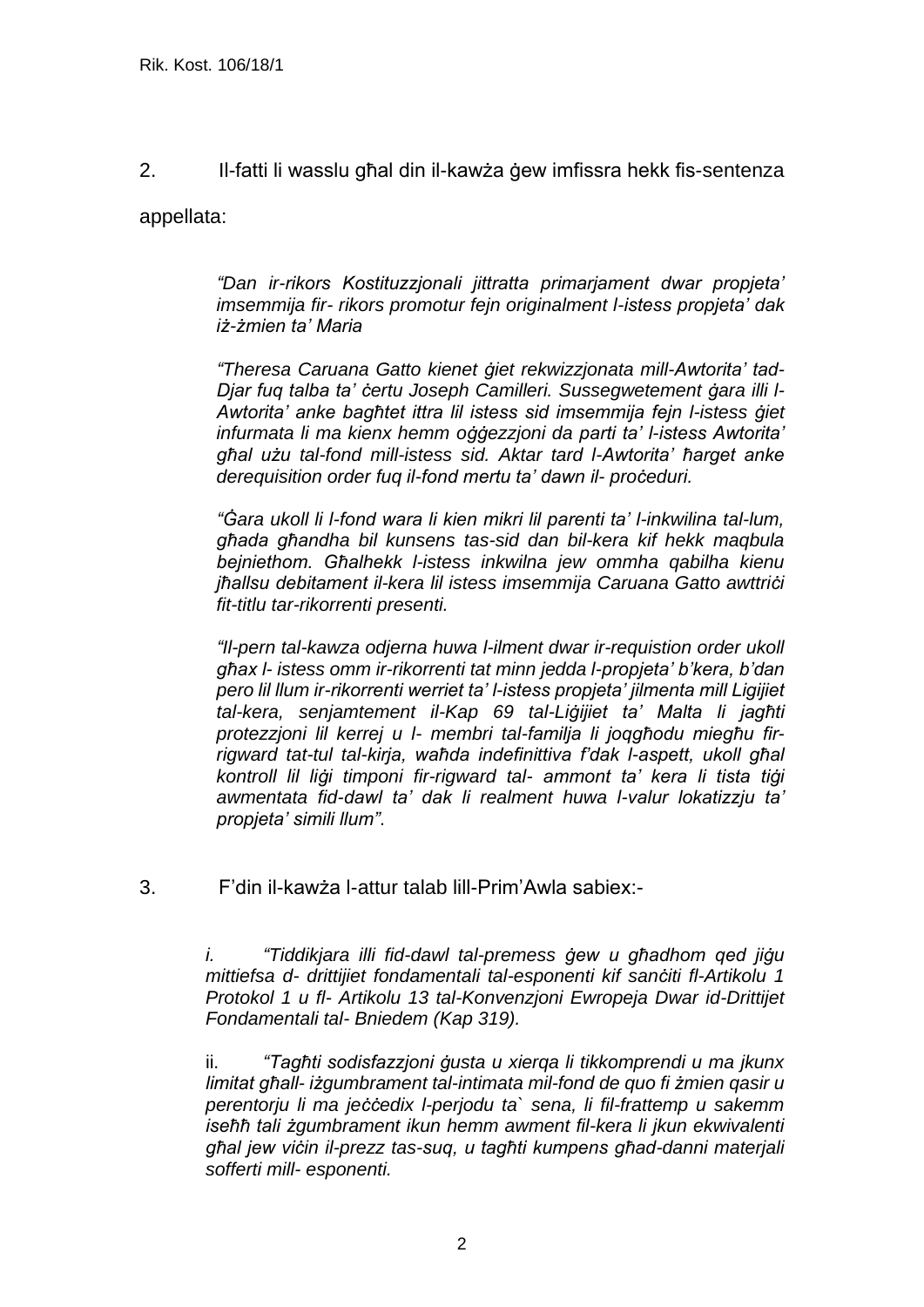iii. *"Tillikwida d-danni non pekunjarji sofferti mil-esponenti minħabba l-leżjonijiet sofferti."*

4. Fil-parti dispożittiva tas-sentenza l-ewwel Qorti ddeċidiet hekk:

*"Konsegwentement il-Qorti tqies illi fid-dawl ta' dak kollu kkonsidrat u anke in linea mal-ġurisprudenża kurrenti, tenut kont ukoll ta' dak konkluz mill-periti, il- fatt li għajr dan ma tressaq ebda prova oħra, lli lammont monetarju ġust u komplessiv li għandu jkoppri it-talbiet in eżami għandu jkun dak komplessiv ta' għoxin elf ewro, (€20,000), maqsuma fil-ħmistax il-elf ewro, (€15,000) f'danni pekunjarji u ħamest'elef, (€5,000) f'danni non pekunjarji li għalihom għandu jagħmel tajjeb biss l-Avukat Generali llum l-Avukat ta' l- Istat.* 

*"Konsegwentement taqta u tideċidi billi tilqa t-talbiet tar-rikorrenti b'dan illi ssib illi ġew u qed jiġu leżi d-drittijiet fondamentali tal-esponenti kif sanċiti fl-Artikolu 1 ta' l-Ewwel Protokol tal-Konvenzjoni Ewropeja Għad- Drittijiet tal-Bniedem, Kap 319, pero tiċħad l-istess sa fejn jirrigwarda l- artikolu 13 tal-Konvenzjoni ukoll fejn intalab liżġumbrament u awment tal- kera u tilqa kull difiza mressqa fir-rigward;* 

*"Tillikwida t-talbiet ta' danni fl-ammont komplessiv ta' għoxrin elf ewro, (€20,000) a karigu ta' l-Avukat Generali llum l-Avukat ta' l-Istat;*

*"Tiċħad ghalhekk kull linea difensjonali inkompatibbli ma l-istess talbiet mressqa mill-partijiet intimati"*.

5. Għall-finijiet ta' dan l-appell ir-raġunijiet li wasslu lill-ewwel Qorti

sabiex tiċħad it-talba għal dak li jirrigwarda l-Artikolu13 tal-Konvenzjoni u

tillikwida dawk id-danni:

*"Il-Qrati tagħna f'deċizjoni fl-ismijiet Saviour Paul Portelli vs. Avukat Generali qalu li:*

*"ARTIKLU 13 TAL-KONVENZJONI* 

*"Illi r-rikorrent ma jgħid xejn dwar dan l-artikolu li lanqas ġie trattat dan il-punt fit-trattazzjoni orali ( li per parentesi hija anke s-sitwazzjoni fil-kaz in eżami).*

*"L-Artikolu 13 jiddisponi li "Everyone whose rights and freedoms as set forth in [the] Convention are violated shall have an effective remedy*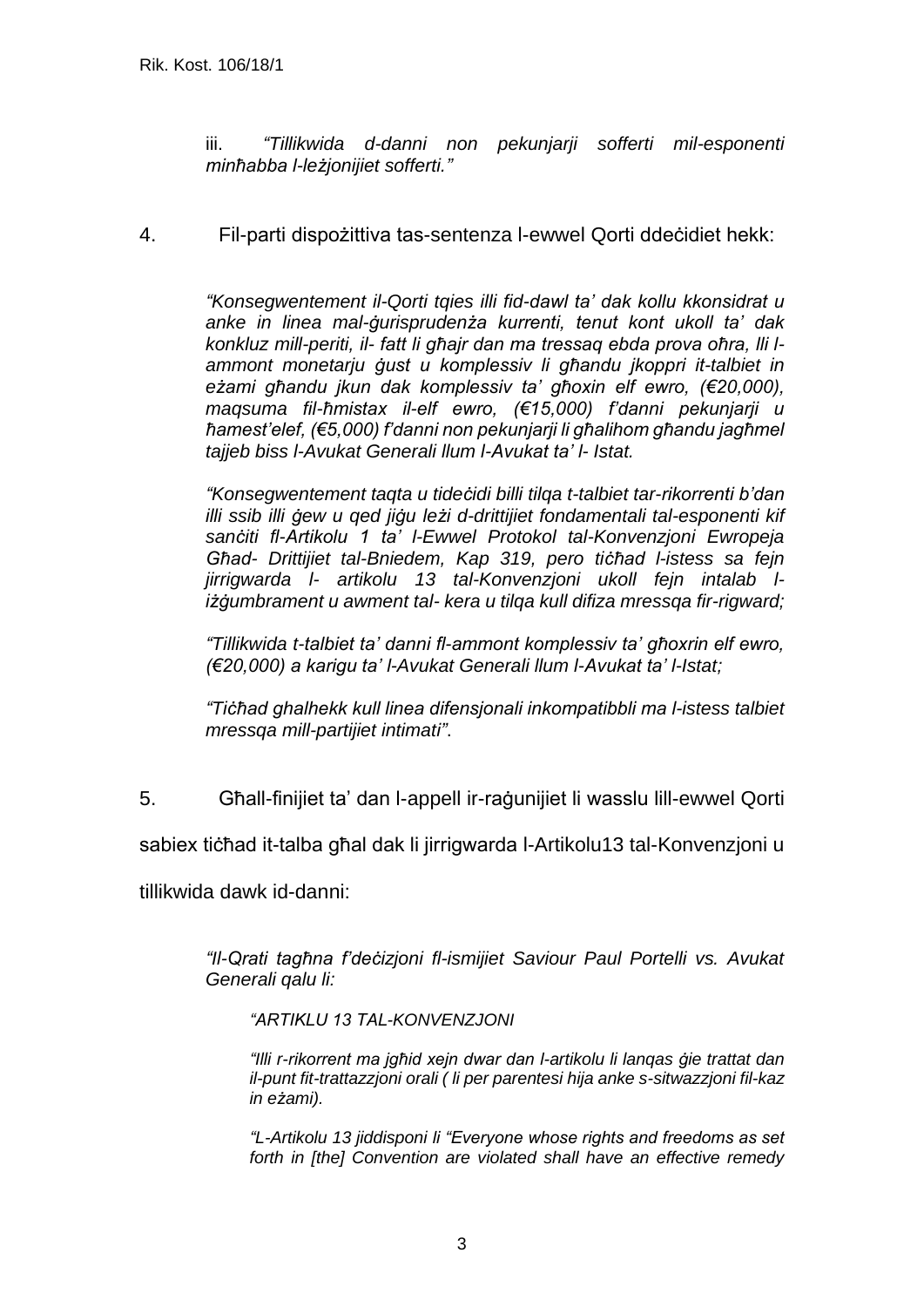*before a national authority notwithstanding that the violation has been committed by persons acting in an official capacity."* 

*"L-awturi Jacobs & White and Ovey, fil-ktieb "European Convention on Human Rights ", (3.ed) jghidu li "Article 13 offers a measure of respect for national procedural autonomy; this refers to the ability of each Contracting State to determine the form of remedies offered to meet its obligations under the article....National procedural autonomy does not however, extend to the very existence of a remedy, since Article 13 requires that there is an effective remedy to enforce the substance of the Convention rights in the national legal order."* 

*"Illi fid-deċizjoni tal-Grand Chamber tal-Qorti Ewropea fil-kaz Centre for Legal Resources on behalf of Valentin Câmpeanu v. Romania [GC] mogħti fis-17 ta' Lulju 2014 ingħad:* 

*"Article 13 of the Convention guarantees the availability at the national level of a remedy to enforce the substance of the Convention rights and freedoms in whatever form they might happen to be secured in the domestic legal order. The effect of Article 13 is thus to require the provision of a domestic remedy to deal with the substance of an "arguable complaint" under the Convention and to grant appropriate relief, although Contracting States are afforded some discretion as to the manner in which they conform to their Convention obligations under this provision. The scope of the obligation under Article 13 varies depending on the nature of the applicant's complaint under the Convention.* 

*"Nevertheless, the remedy required by Article 13 must be "effective" in practice as well as in law. In particular, its exercise must not be unjustifiably hindered by the acts or omissions of the authorities of the respondent State (see Paul and Audrey Edwards v. the United Kingdom, no. 46477/99, §§ 96-97, ECHR 2002- 48 II). "* 

*"Illi inoltre, l-Qorti Ewropea, fl-eżami tal-artikolu 13, tqies li dan l-artikolu jkun soddisfatt anke jekk ir-rimedju effettiv jinkiseb b'aggregate of remedies. Fil-kaz Brincat and Others v Malta, fuq ċitat, il-Qorti, wara li eżaminat il-qafas legali Malti in materja, irriteniet li dan joffri rimedji fuq żewġ binarji, dak ordinarju ċivili għad-danni materjali (damnum emergens u lucrum cessans) kif ukoll rimedju għad-danni nonpekunjarji quddiem il-Qrati fil-kompetenza kostituzzjonali tagħhom .* 

*"Illi f'kazijiet bħal dak odjern, ir-rimedji li jeżistu huma dawk quddiem ilqrati tagħna aditi mill-kompetenza kostituzzjonali tagħhom in kwantu li l-liġi ordinarja ma tagħtix rimedju effettiv lis-sidien biex jindirizzaw lizbilanċ maħluq bil-qafas legali tal-liġijiet tal-kera.* 

*"Riprodotti dawn l-osservazzjonijiet li huma għal kollox applikabbli għal kaz odjern tiċħad dik il-parti tat-talba fir-rigward ta' l-artikolu 13 ċitat".* 

*".........*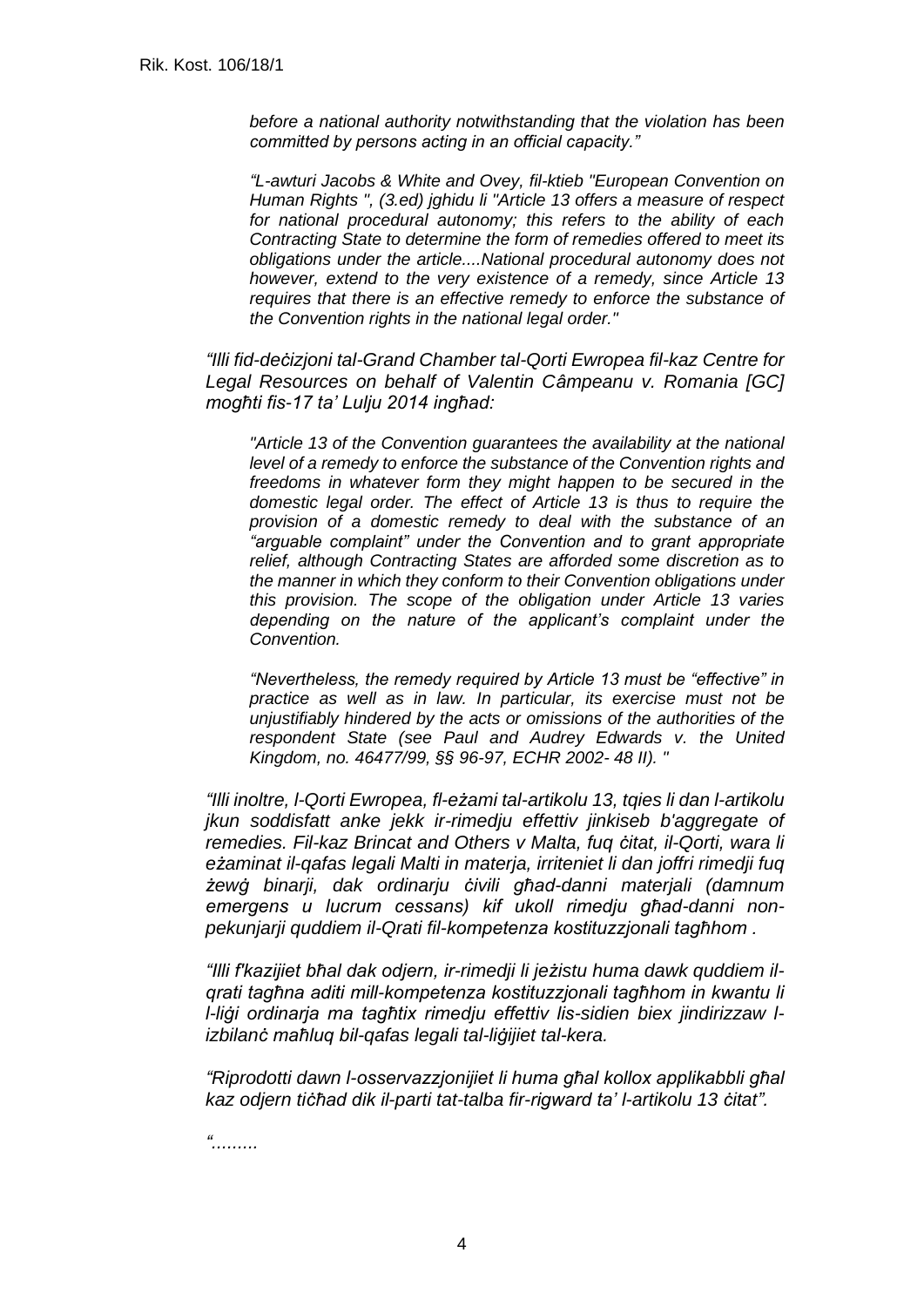*"Sa fejn it-talbiet jikkonċernaw id-danni materjali, pekunjarji u nonpekunjarji fit-tieni u t-tielet talba, l-intimat Avukat Ġenerali u linkwilina/intimata Maria Theresa Grech rispettivament irrispondew illi flgħoti tal-kumpens irid jittieħed in konsiderazzjoni illi għadda ħafna żmien sakemm infetħet din il-kawża, wkoll li l-kumpens xieraq għallprivazzjoni ta' proprjeta m'għandux ikun il-valur kummerċjali tal-kera tal-fond, ukoll li jekk kien hemm preġudizzju sofrut mir-rikorrenti dan ma kienx attribwibbli lill-inkwilina.*

*"........*

*"Il-Qorti tqies li ovvjament il-fattispeċie ta' kull kaz hawn ċitat mhux identiku għal kaz in eżami, pero l-konsiderazzjonijiet hemm magħmula huma għal kollox applikabbli in kwantu:-*

*"-li anke wara li saret id-derekwiżiżżjoni s-sid baqa jikri l-fond minn jeddu anzi ippermetta l-inkwilina u ommha li saħansitra jibdlu minn fond għal iehor dejjem bl-istes kirja kif premess;* 

*"-pero wieħed irid jiftakkar ukoll illi originalment il-fond kien ġie rekwiżiżżjonat u mogħti b'kirja li ċertu Camilleri, dan allura qiegħed lil istess fond f'kirja arbitrarja u mposta fuq is-sid;* 

*"-illi nonostante it-trapass ta' ħafna żmien, il-fond illum intiret mirrikorrenti u kien issa li nfetħu dawn il-proċeduri; ma jirriżultawx proċeduri oħra fil-forum kompetenti fir-rigward;* 

*"-jitqies ukoll l-ammont irrizorju, anke jekk dan skont il-liġi, li s-sid jirċievi f'kera u dak li ġie stabbilit mill-perit tal-Qorti. Ta' rilevanza ukoll il-valur ta' l- istess fond fuq is-suq ħieles liema valur m'għandux ikun xejn ta' sorpriża konsidrando id-desiderabilta' tal-propjeta' llum ġewwa l-Belt kif ben jiriżulta mir-rapporti tekniċi tal-periti;* 

*"-kif ntqal fis-sentenzi ċċitati lanqas pero m'għandu jitqies bħala sikur u ċert ebda valur lokatizzju dan kif rajna anke fiż-żmiemijiet kurrenti bilġrajjiet tal-mxija tal-virus li hija afflitta bija d-dinja u l-effett li dan ħalla fuq is-suq tal-propjeta"*.

*".........*

*"Konsegwentement il-Qorti tqies illi fid-dawl ta' dak kollu kkonsidrat u anke in linea mal-ġurisprudenża kurrenti, tenut kont ukoll ta' dak konkluz mill-periti, il- fatt li għajr dan ma tressaq ebda prova oħra, lli lammont monetarju ġust u komplessiv li għandu jkoppri it-talbiet in eżami għandu jkun dak komplessiv ta' għoxin elf ewro, (€20,000), maqsuma fil-ħmistax il-elf ewro, (€15,000) f'danni pekunjarji u ħamest'elef, (€5,000) f'danni non pekunjarji li għalihom għandu jagħmel tajjeb biss l-Avukat Generali llum l-Avukat ta' l- Istat".*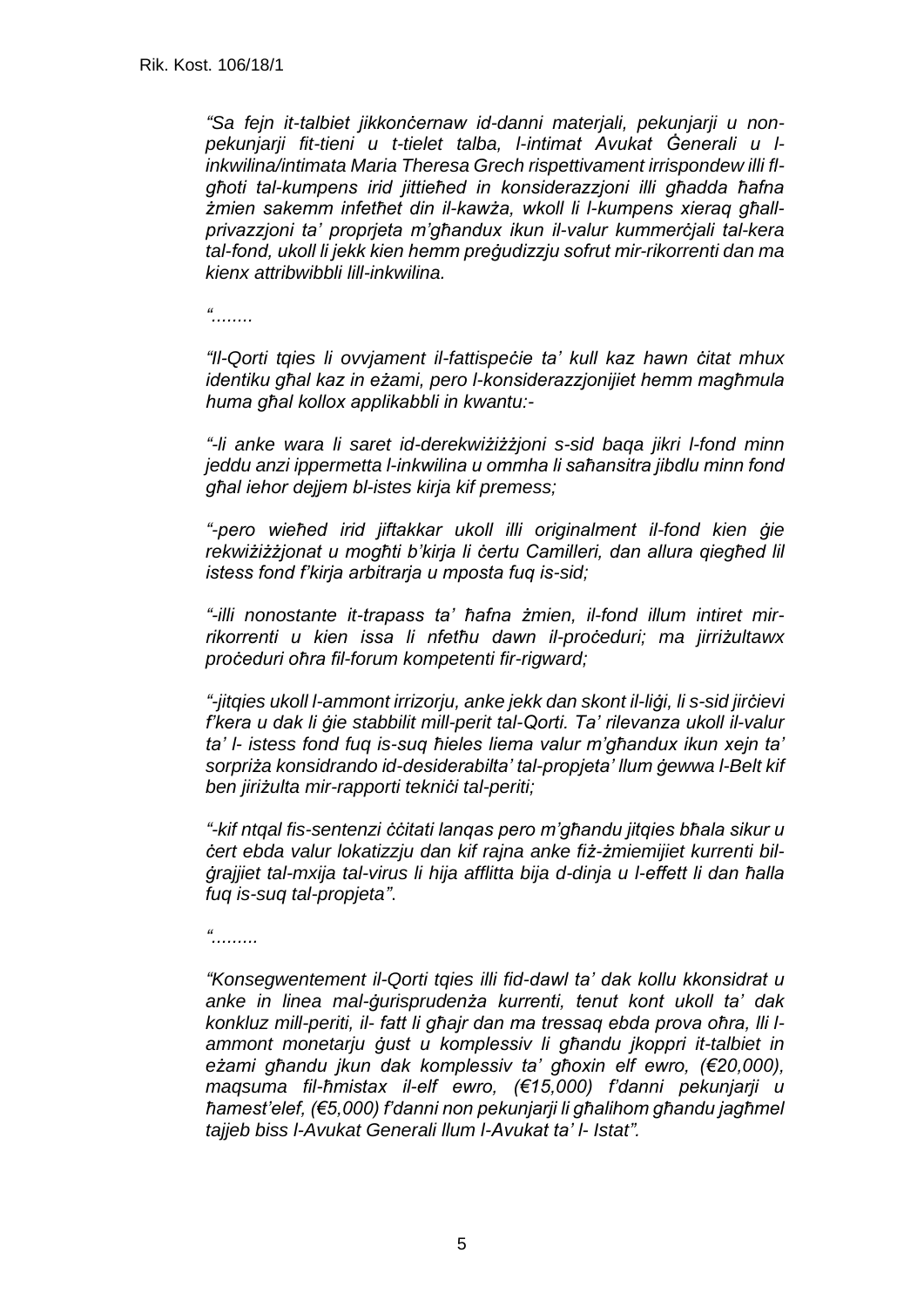6. L-attur appella mis-sentenza tal-ewwel Qorti, u l-Avukat tal-Istat wieġeb.

7. L-ewwel aggravju hu dwar l-Artikolu 13 tal-Konvenzjoni. L-attur argumenta li b'applikazzjoni tal-provvedimenti tal-Kap. 69, *".... ma hemm ebda rimedju ordinarju li permezz tiegħu l-esponenti jista' jieħu lura l-fond u jġib il-kirja fit-tmiem. Lanqas ma hemm rimedju ordinarju li jintitola lillesponenti li jawmenta l-kera sal-livell tas-suq liberu"*. F'dan ir-rigward għamel ampja referenza għas-sentenza tal-Qorti Ewropea tad-Drittijiet tal-Bniedem fil-każ **Marshall and Others v. Malta** (79177/16) tal-11 ta' Frar 2020.

8. L-Artikolu 13 tal-Konvenzjoni jipprovdi:

*"Everyone whose rights and freedoms as set forth in this Convention are violated shall have an effective remedy before a national authority notwithstanding that the violation has been committed by persons acting in an official capacity"*.

9. Fil-fehma tal-Qorti, il-kawża kostituzzjonali u s-sentenza talewwel Qorti hi fiha nnifisha prova li l-attur kellu għad-dispożizzjoni tiegħu rimedju effettiv għall-ksur tad-dritt fundamentali protett taħt Art. 1 talewwel protokoll. Kawża li l-ewwel Qorti ddeċidiet f'inqas minn sentejn. Il-ħtiġijiet tal-Artikolu 13 huma sodisfatti b'rimediu guddiem awtorita` ġudizzjarja nazzjonali, kif inhuma l-Qorti Ċivili, Prim'Awla u l-Qorti Kostituzzjonali.

6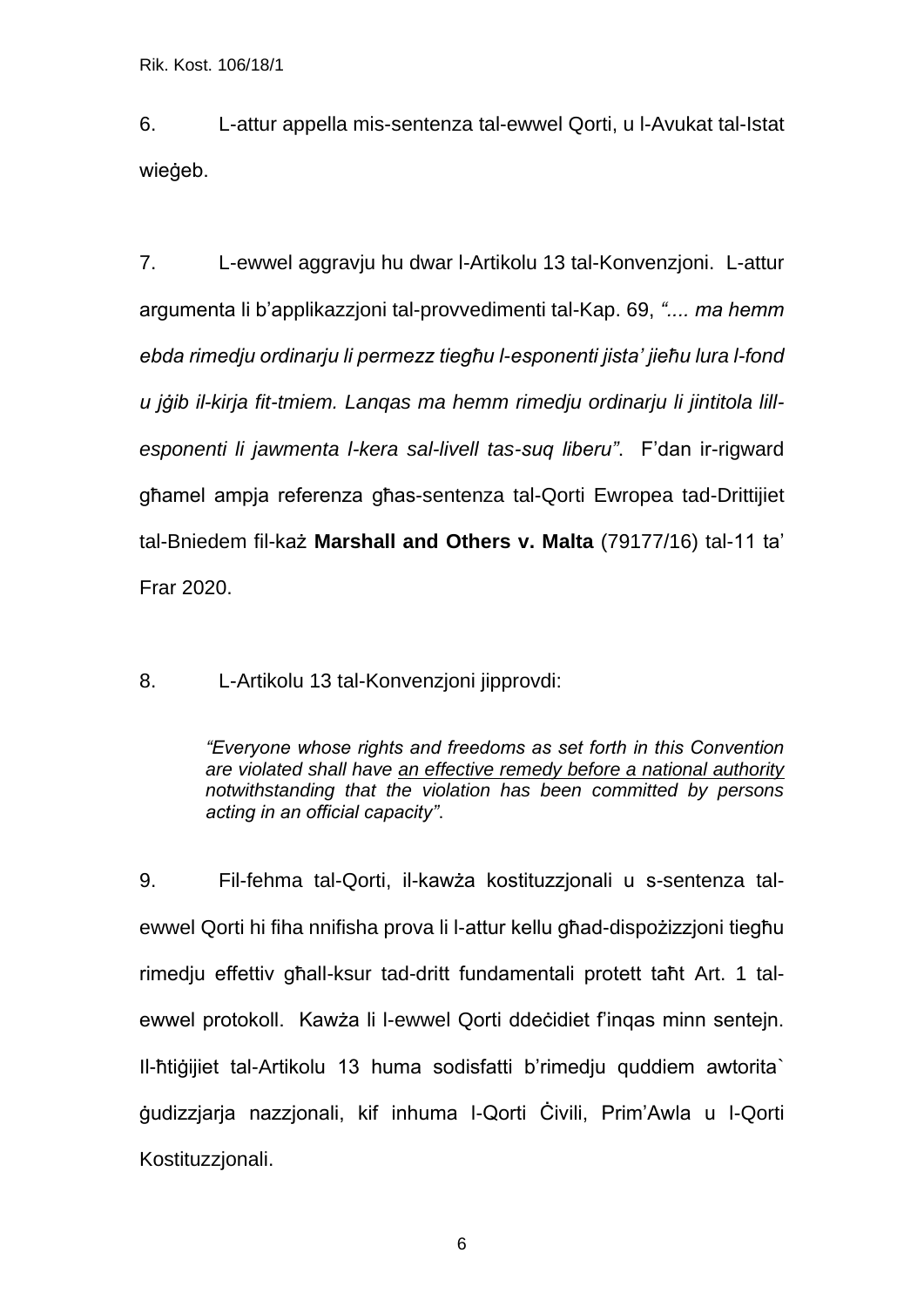10. Hu minnu li f'kawża ta' din ix-xorta l-qrati ma jordnawx liżgumbrament tal-inkwilin. Pero` wieħed irid jiftakar li d-dmir tal-Qorti hu li tiddeċiedi jekk il-liġi tiksirx il-jedd fundamentali tar-rikorrent u tagħti rimedju. Il-persuna li għandha twieġeb għall-ksur tal-jedd fundamentali hu l-Istat. Għalhekk il-Qorti, irrispettivament hijiex il-Prim'Awla jew din il-Qorti, ma tordnax l-iżgumbrament ġialadarba dak huwa rimedju kontra lprivat. Ovvjament il-privat, li hu parti wkoll f'din il-kawża, ser jintlaqat indirettament għaliex ma jkunx jista' jistrieħ iktar fuq dik il-liġi jew parti talliġi li ma jkollhiex iktar effett bis-saħħa tad-deċiżjoni tal-Qorti (l-Art. 6 tal-Kostituzzjoni u l-Art. 3(2) tal-Att dwar il-Konvenzjoni Ewropea). Bħala parti fil-kawża, is-sentenza jkollha effett ukoll fil-konfront tal-inkwilin.

11. Fit-tieni aggravju l-attur ilmenta dwar il-kumpens li llikwidat lewwel Qorti. Ir-rikorrent argumenta:

> *"Ġialadarba l-Qorti kkonkludiet li kien u għad hemm leżjoni taħt l-art. 1 Prot. 1 u fl-opinjoni tal-esponenti, għandha issib ukoll leżjoni taħt l-art. 13, l-esponenti jikkontendi li kien inkombenti l-Qorti Kostituzzjonali li hija l-ogħla Qorti tal-pajjiż u li għandha l-patronaġġ u t-tutela tad-drittijiet fundamentali, għandha tħares li ġialadarba issib leżjoni, tara li:*

> *a) "Jkun hemm restitution in integrum għar-rigward tal-leżjoni li tkun seħħet sa dakinhar tas-sentenza; u*

> *b) "Tagħti provvediment xierqa u opportuni biex tassigura li l-leżjoni ma tkomplix fil-futur.*

> *"Illi l-ewwel Onorabbli Qorti likwidat d-danni pekunjarji fis-somma ta' €15,000. Dwan dan jiġi rilevat illi l-esponenti wiret il-fond fis-sena 2014 u permezz ta' kuntratt ta' diviżjoni il-fond ġie allokat lilu.*

*"Minn mindu wiret il-fond għaddew sitt snin.*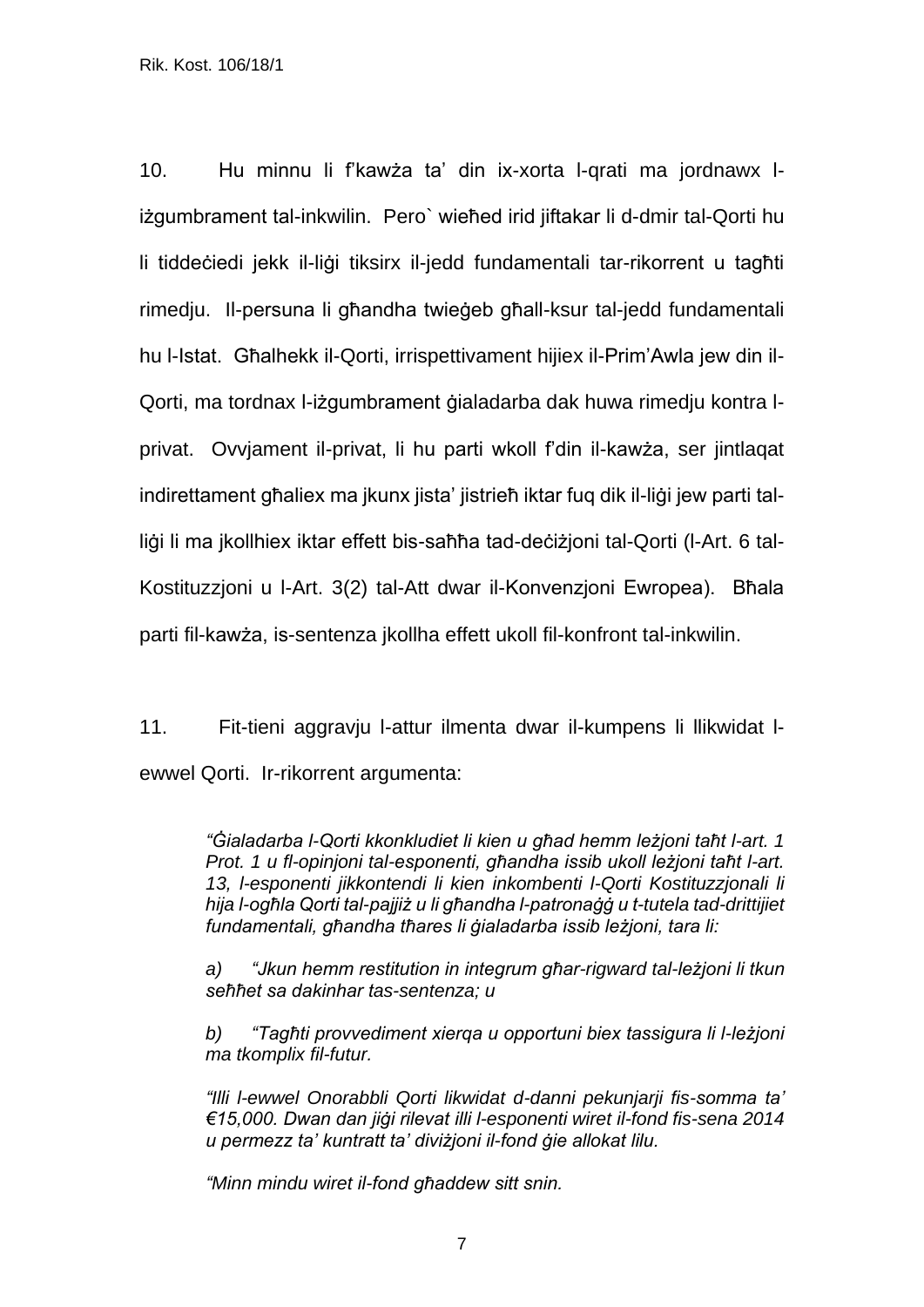*"Il-Perit Hector Zammit ikkalkula l-kera fis-suq hija ta' €900 fix-xahar mentri l-perit David Pace, perit nominat mill-Qorti wasal għal stima ta' €800 fix-xahar.*

*"Minn April 2014 sal-lum għaddew iktar minn 60 xahar li b'rata ta' €800 jġibu kera ta' €48,000 li minnhom huwa rċieva madwar €1,000 mingħand l-inkwilina.*

*"Illi hemm qabża kbira bejn l-ammont likwidat mill-Qorti u l-ammont kalkolat kif fuq premess u għalhekk l-esponenti jidhirlu li dan jixraqlu li jiġi awmentat u mhemmx raġuni għalfejn l-kumpens m'għandux ikun ekwivalenti għad-differenza sħiħa imsemmija".*

12. L-ewwel Qorti llikwidat is-somma ta' €15,000 bħala kumpens pekunjarju. Fir-rapport (fol. 59) il-perit tekniku ddeskriva l-fond u ta lopinjoni:

> *"10. Fil-preżent hemm suq tajjeb għal kirjiet ta' proprjeta simili ġewwa Valletta, u l-għamla kompatta ta' dan il-fond jgħin biex il-fond joffri proposta ta' kirja attraenti. Għalkemm m'għandux tieqa għal fuq it-triq, il-fond jinsab fil-pjan terran w għalhekk jintlaħaq faċilment, kif ukoll għandu bitħa spażjuża, u dawna l-fatturi ukoll jikkontribwixxu sabiex ikun jista' jinkera faċilment.*

> *"11. Meqjus dana kollu, w ikkunsidrati il-fatturi illi jaffetwaw kiri ta' proprjeta' fil-lokal, l-esponent huwa tal-opinjoni illi l-valur tal-fond bħala valur liberu u frank huwa ta' mitejn u għoxrin elf ewro (€220,000) w ilvalur lokatizju tieħu huwa ta' tmin mitt ewro (€800) fix-xahar"*.

13. Fl-affidavit (fol. 25) l-attur xehed li l-inkwilina (l-appellata) qiegħda tħallas €197.38, li l-Qorti fehmet li titħallas kull sena.

14. Il-pretensjoni tar-rikorrent tibda mis-sena 2014, ċioe` s-sena li fiha wiret lill-ommu li kienet is-sid tal-fond. Fl-affidavit xehed, *"Din ilproprjeta` kienet proprjeta` ta' ommi Maria Theresa Deguara Caruana Gatto li mietet fis-17 ta' April 2014"*. Fit-23 ta' Ottubru 2018 ippreżenta l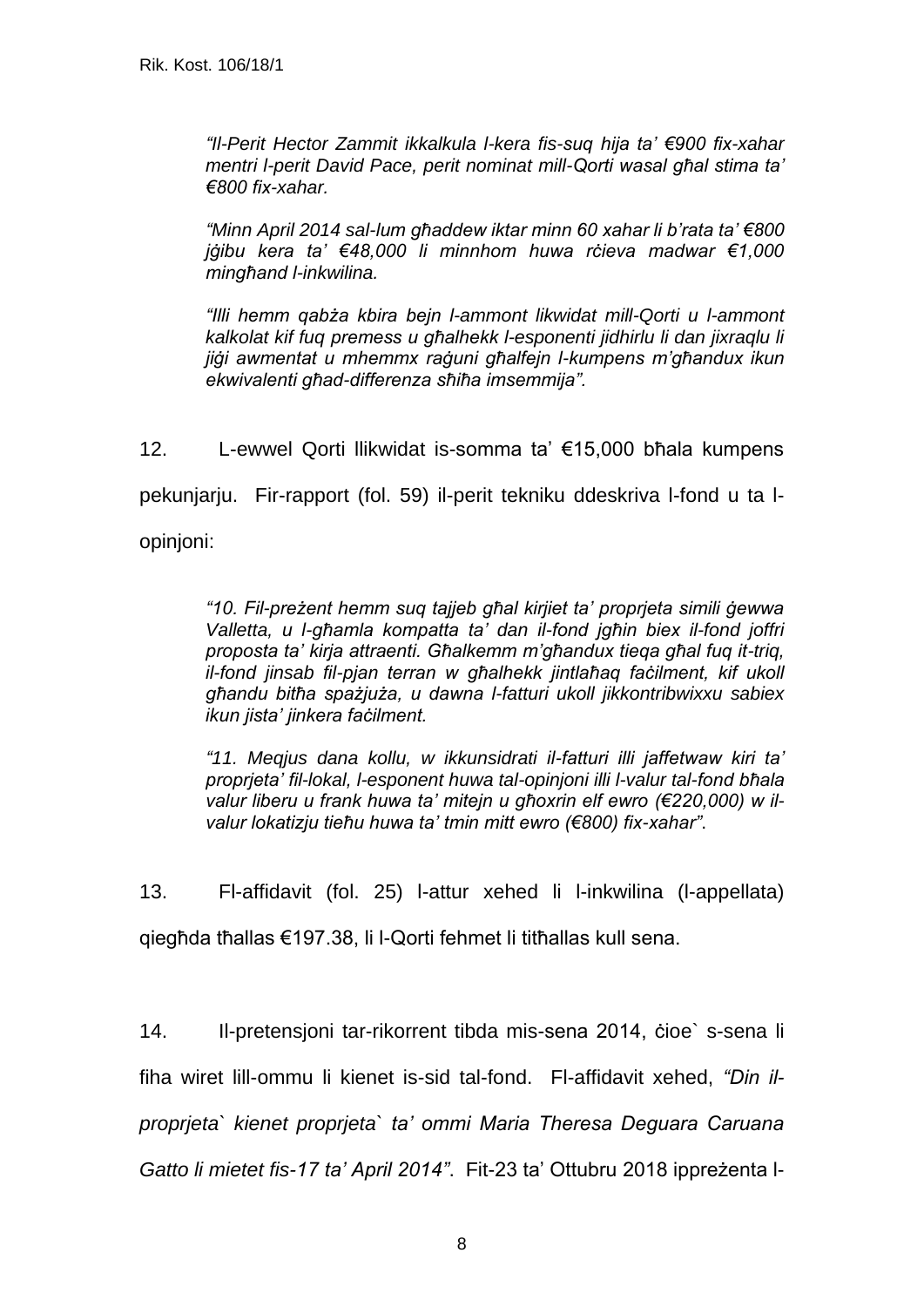kawża kostituzzjonali oġġett ta' din is-sentenza u fit-18 ta' Mejju 2019 il-Qorti tal-ewwel grad tat is-sentenza. Għalhekk perjodu ta' ħames snin.

15. Għalkemm illum l-appellata hi avvanzata fl-eta`, il-qagħda finanzjarja tagħha mhijiex magħrufa għalkemm jirriżulta li kienet taħdem bħala għalliema.

16. Meta tqis il-fatturi kollha relevanti, fosthom iż-żmien li ilu jseħħ ilksur skont il-pretensjoni tal-attur; l-istima tal-perit tekniku li ma ġietx kontestata; il-kera baxxa li qiegħed jirċievi l-attur; il-fatt li l-kera fis-suq ma huwiex bilfors dak stmat mill-perit tekniku iżda kemm fir-realta` l-persuna interessata fil-fond hi lesta li tħallas; il-fatt li l-kera tiżdied kull tliet snin b'mod proporzjonali għall-mod li bih jiżdied l-indiċi ta' inflazzjoni; il-fatt li linkwilina hi mara avanzata u mhemmx prova li hemm ħaddieħor jgħix magħha; il-fatt li mid-data tas-sentenza appellata għaddiet iktar minn sena oħra u ma nbidel xejn u għalhekk għad hemm il-ksur tal-jedd fundamentali tal-attur; il-qorti hi tal-fehma li s-somma likwidata mill-ewwel Qorti għandha tiżdied għas-somma ta' ħamsa u għoxrin elf euro (€25,000).

17. It-tielet aggravju hu dwar il-kumpens non-pekunjarju ta' €5,000 li llikwidat l-ewwel Qorti.

9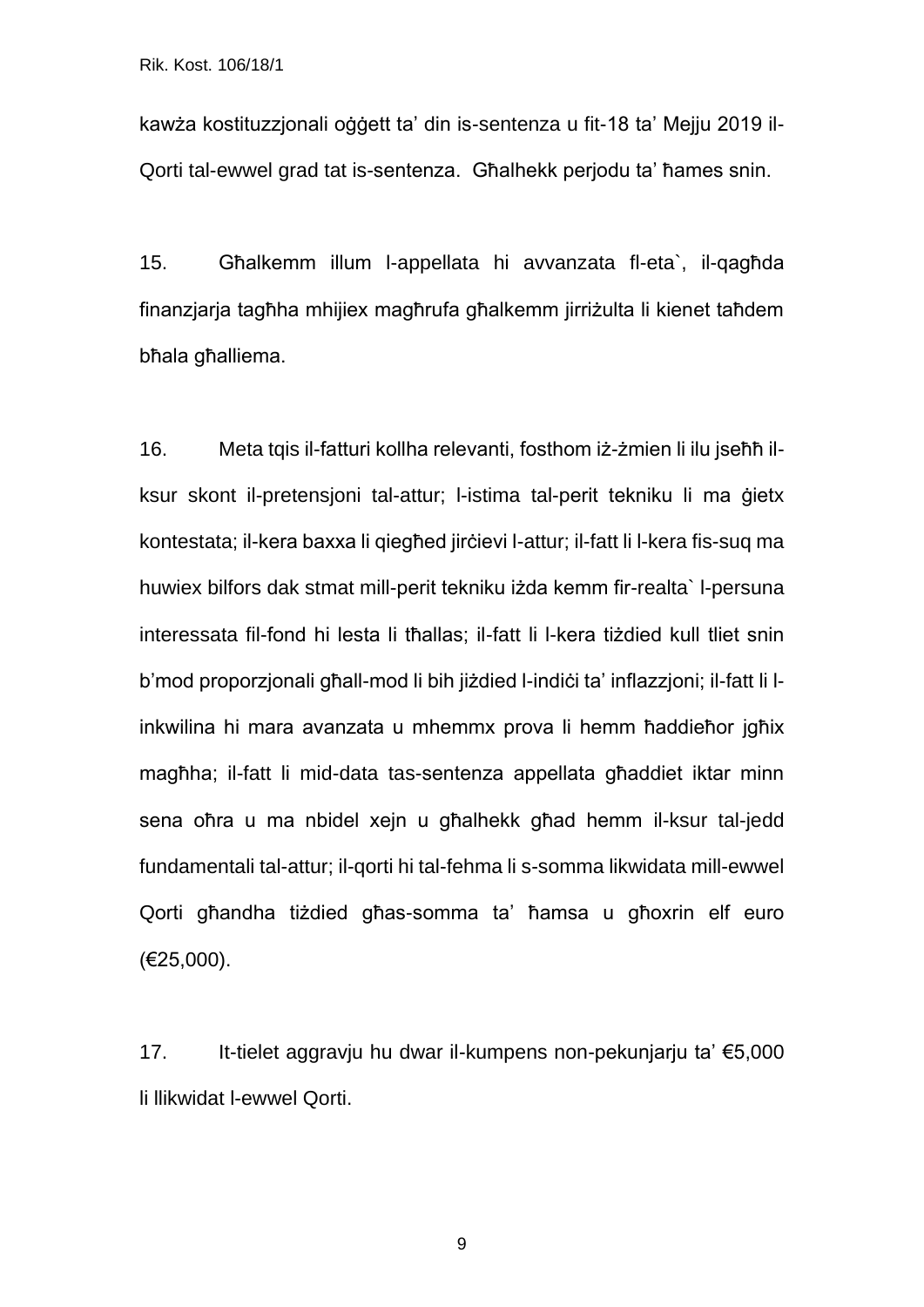18. Hawn ukoll il-Qorti ma ssib xejn ħażin fid-deċiżjoni tal-ewwel Qorti meqjus li l-pretensjoni tal-attur għall-ħlas ta' kumpens pekunjarju hi għall-ħames snin mis-sena 2014. Is-somma ffissata mill-ewwel Qorti hi konformi ma' deċiżjonijiet oħra ta' din il-Qorti u wkoll tal-Qorti Ewropea tad-Drittijiet tal-Bniedem.

19. Ir-raba' aggravju hu sabiex il-Qorti tagħti rimedju għall-futur sabiex il-leżjoni ma tkomplix isseħħ.

20. Fil-fehma tal-Qorti f'dan l-istadju r-rimedju mogħti hu suffiċjenti. Hawn il-Qorti terga' tfakkar li l-inkwilina ma tistax tkompli tistrieħ iktar fuq dik il-liġi jew parti tal-liġi li m'għandhiex iktar effett bis-saħħa tad-deċiżjoni tal-Qorti (l-Art. 6 tal-Kostituzzjoni u l-Art. 3(2) tal-Att dwar il-Konvenzjoni Ewropea (Kap. 319)). Dan apparti li l-attur ikollu l-jedd li jirkupra kumpens għall-okkupazzjoni tal-inkwilina fil-proċeduri li għad irid jieħu kontra linkwilina sabiex jieħu lura l-pussess tal-fond.

21. L-aħħar aggravju hu dwar l-ispejjeż tal-ewwel stadju talproċeduri. L-attur argumenta:

> *"L-esponent huwa l-vittma u anke jekk jinstab li huwa sofra biss leżjoni protetta fuq l-Art. 1 Prot 1, kellu jiġi allokat ebda parti mill-ispejjeż sempliċement għaliex talab il-protezzjoni u tutelaġġ tal-Qorti"*.

> > 10